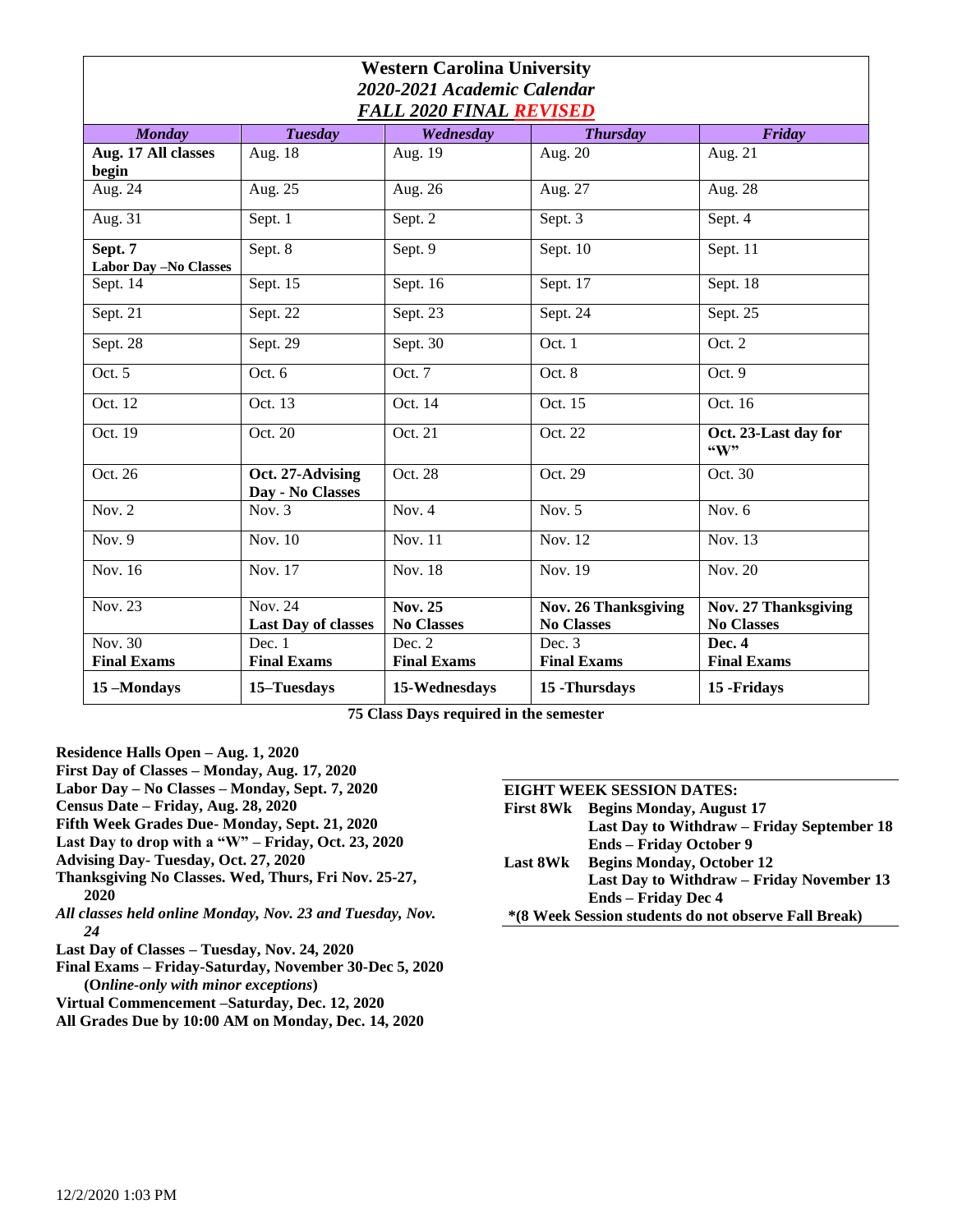| <b>Western Carolina University</b><br><b>Academic Calendar</b> |                                          |                                              |                                       |                                       |
|----------------------------------------------------------------|------------------------------------------|----------------------------------------------|---------------------------------------|---------------------------------------|
|                                                                |                                          | <b>SPRING 2021 REVISED</b>                   |                                       |                                       |
| <b>Monday</b>                                                  | <b>Tuesday</b>                           | Wednesday                                    | <b>Thursday</b>                       | Friday                                |
| Jan. 11                                                        | Jan. 12                                  | Jan.13                                       | Jan. 14                               | Jan. 15                               |
| <b>Jan. 18-MLK</b>                                             | Jan. 19                                  | Jan. 20                                      | Jan. 21 Orientation<br>& Registration | Jan. 22 Orientation<br>& Registration |
| Jan. 25 All classes<br>begin                                   | Jan. 26                                  | Jan. 27                                      | Jan. 28                               | Jan. 29                               |
| Feb. 1                                                         | Feb. 2                                   | Feb. 3                                       | Feb. 4                                | Feb. 5                                |
| Feb. 8                                                         | Feb. 9                                   | Feb. $10$                                    | Feb. 11                               | Feb. 12                               |
| Feb. 15                                                        | Feb. 16                                  | Feb. 17                                      | Feb. 18                               | Feb. 19                               |
| Feb. 22                                                        | Feb. 23                                  | Feb. $24 -$ <b>Reading</b><br>Day No Classes | Feb. 25                               | Feb. 26                               |
| Mar. 1                                                         | Mar. 2                                   | Mar. 3                                       | Mar. 4                                | Mar. 5                                |
| $*$ Mar. 8                                                     | Mar. 9 Advising Day<br><b>No Classes</b> | Mar. 10                                      | Mar. 11                               | Mar. 12                               |
| Mar. 15                                                        | Mar. 16                                  | Mar. 17                                      | Mar. 18                               | Mar. 19- Last Day<br>for "W"          |
| Mar. 22                                                        | Mar. 23                                  | Mar. 24                                      | Mar. 25                               | Mar. 26                               |
| Mar. 29                                                        | Mar. 30                                  | Mar. 31                                      | <b>Apr. 1 No Classes</b>              | <b>Apr. 2 No Classes</b>              |
| <b>Apr. 5 No Classes</b>                                       | Apr. 6                                   | Apr. 7                                       | Apr. 8                                | Apr. 9                                |
| Apr. 12                                                        | Apr. $1\overline{3}$                     | Apr. 14                                      | Apr. 15                               | Apr. 16                               |
| Apr. 19                                                        | Apr.20                                   | Apr. 21                                      | Apr. 22                               | Apr. 23                               |
| Apr. 26                                                        | Apr. 27                                  | Apr. 28                                      | Apr. 29                               | Apr. 30                               |
| May 3                                                          | May 4                                    | May 5                                        | May 6                                 | May 7 Last day of<br>class            |
| <b>May 10- Final Exams</b>                                     | May 11- Final<br><b>Exams</b>            | <b>May 12- Final Exams</b>                   | May 13- Final<br><b>Exams</b>         | May 14- Final<br><b>Exams</b>         |
| 15-Mondays                                                     | 15-Tuesdays                              | 15-Wednesdays                                | 15-Thursdays                          | 15-Fridays                            |

**75 Class Days required in the semester**

**Residence Halls begin move-in – TBD First Day of Classes – Monday, Jan. 25, 2021 Census Date – Friday, February 5, 2021 Reading Day –Feb. 24, 2021 Fifth Week Grades Due- Monday, Mar. 1, 2021 Advising Day – Tuesday, Mar. 9 Last Day to drop with a "W" – Friday, Mar. 19, 2021 No classes – Thur. – Mon., Apr 1 – Apr 5, 2021 Last Day of Classes – Friday, May 7, 2021 Final Exams – Saturday – Friday, May 8-14, 2021 \*Commencement (graduate) – Friday, May 14, 2021 \*Commencement (undergraduate) - Saturday, May 15, 2021** *\*Commencement dates subject to change*

**All Grades Due by 10:00 AM on Monday, May 17, 2021**

| <b>EIGHT WEEK SESSION DATES:</b>                 |                                            |  |
|--------------------------------------------------|--------------------------------------------|--|
|                                                  | <b>First 8Wk</b> Begins Monday, January 25 |  |
|                                                  | Last Day for Withdraw - Friday, February 5 |  |
|                                                  | Ends - Friday, March 19                    |  |
|                                                  | Last 8Wk Begins Monday, March 22           |  |
|                                                  | Last Day for Withdraw – Friday, April 2    |  |
|                                                  | Ends – Friday, May 14                      |  |
| *(8 Week Session students do not observe breaks) |                                            |  |